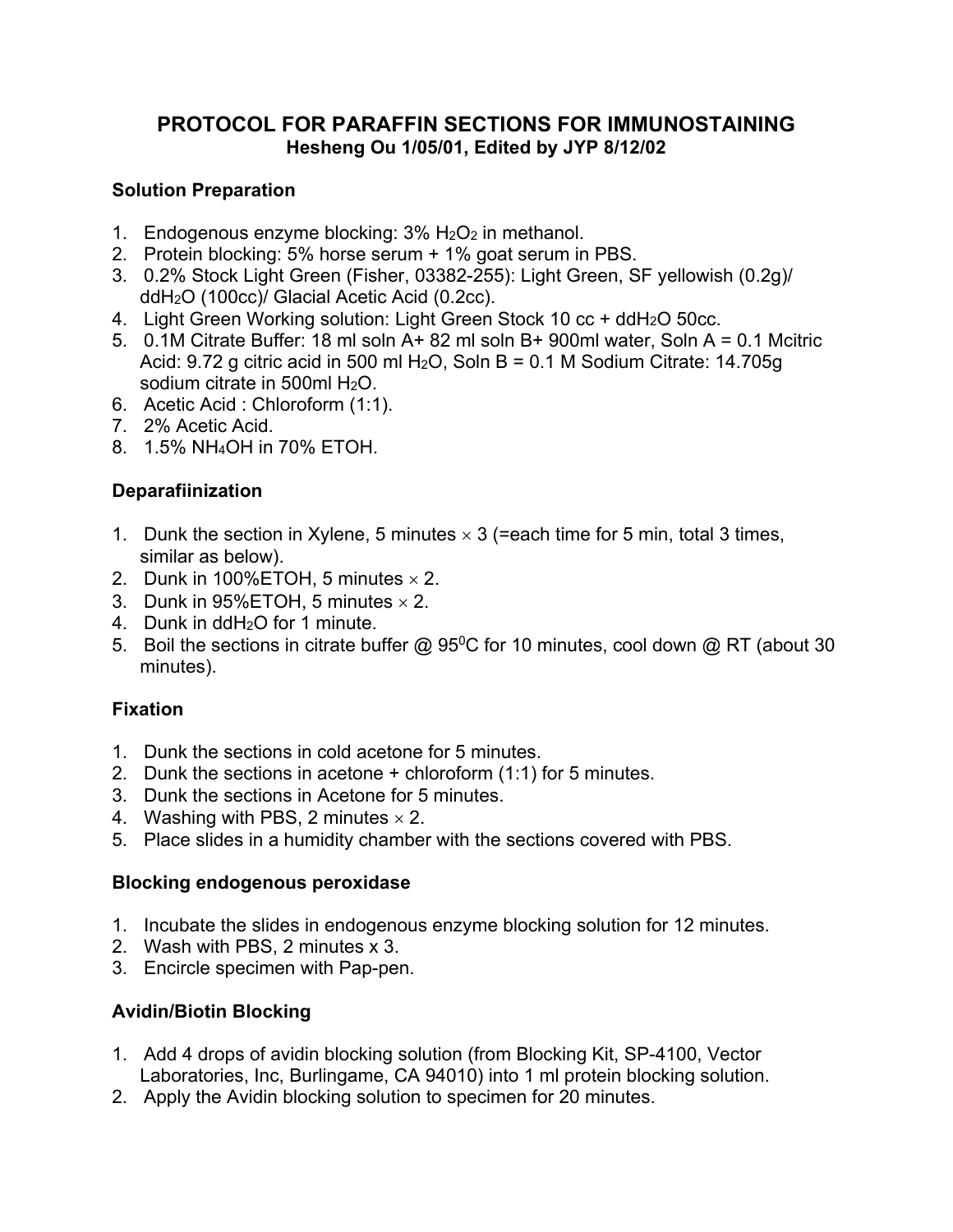- 3. Wash with PBS, 2 minutes  $\times$  3.
- 4. Add 4 drops of Biotin blocking solution (from the Blockingg Kit mentioned above) in 1 ml protein blocking solution, used for diluting the primary antibody.

#### **Primary and secondary antibodies**

- 1. Add the primary antibody diluted in protein blocking solution, incubate the slides for 1-3 hr. at RT or overnight at  $4^{\circ}$ C
- 2. Washing with PBS, 2 minutes  $\times$  3.
- 3. Incubate the slides in protein blocking solution for 10 minutes.
- 4. Add the secondary antibody diluted in protein blocking solution.
- 5. Incubate the slides for 1-3 hr. at RT
- 6. Washing with PBS, 2 minutes  $\times$  3.

### **Detection**

- 1. Apply 2 drops of "Linker" (MULTILINK: super sensitive Biotinylated IgG, HK-340- 5K, *Biogenex*, San Ramon,CA94583).
- 2. Washing with PBS, 2 minutes  $\times$  3.
- 3. Add 2 drops of "Label" (LABEL: peroxidase conjugated streptavindin, *Biogenex*).
- 4. Washing with PBS, 2 minutes  $\times$  3.
- 5. Develop the reaction with DAB: take 1ml of "DAB/Metal concentrate" into 9 ml of "Stable Peroxide Substrate Buffer", then apply to the color development. (PIERCE, No.1 856090).
- 6. Counterstain with Light Green working solution for 30-60 minutes.
- 7. Dehydrate through alcohols: 10 tips in 95% ETOH, and 10 tips in 100% ETOH, then 20 tips in Xylene  $\times$  2.
- 8. Mount the slide with permount and cover slips.

For H.E staining, All of the steps are similar but:

In the step of counterstaining, dunk the slides in hematoxylin 5 min  $@RT$ , washing 1 min with water, rinsing the slides for 10 tips in 2% acetic acid, and blocking for 1 min in 1.5%NH4OH in 70%ETOH

#### **Materials needed**

- 1. Plastic sinkers for solutions
- 2. Glass sinkers for sinking the slide
- 3. Slide holder
- 4. 95°C water-bath
- 5. chamber
- 6. slides
- 7. cover slips
- 8. slide box
- 9. Pap-pen